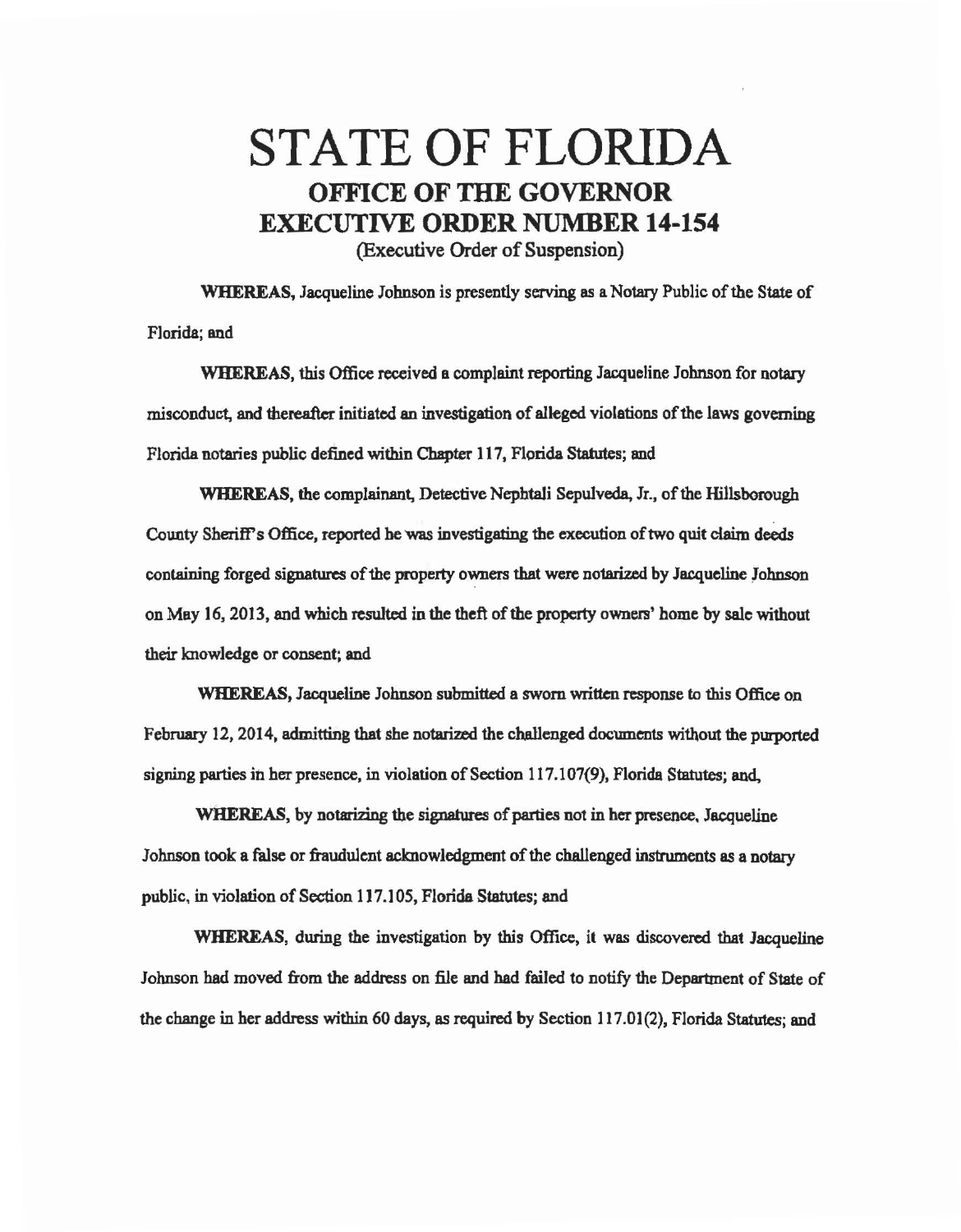WHEREAS, it is in the best interests of the citizens of the State of Florida that Jacqueline Johnson, be immediately suspended from the public office, which she now holds, upon the grounds set forth in this Executive Order;

NOW, THEREFORE, I, RICK SCOIT, Governor of Florida, pursuant to Article IV, Section 7 of the Florida Constitution and Section 117.01(4), Florida Statutes, find and state as follows:

- A. Jacqueline Johnson is a duly appointed Notary Public of the State of Florida, pursuant to Section 117.01, Florida Statutes.
- B. Jacqueline Johnson commissioned as a Florida notary public from September 14, 2012, through September 13, 2016.
- C. Jacqueline Johnson notarized the challenged documents without the signing parties in her presence at the time of the notarization, in violation of Section, 117,107(9), Florida Statutes.
- D. Jacqueline Johnson took a false or fraudulent acknowledgment of the challenged documents as a notary public, in violation of Section, 117.105, Florida Statutes.
- E. Jacqueline Johnson failed to notify the Department of State within 60 days of her change of address, in violation of Section 117.01(2), Florida Statutes.

BEING FULLY ADVISED in the premise, and in accordance with the Florida

Constitution and the laws of the State of Florida, this Executive Order is issued:

Section 1. Jacqueline Johnson is suspended from the public office which she now holds: Notary Public of the State of Florida.

Section 2. Jacqueline Johnson is prohibited from performing any official act, duty, or function of this public office; from receiving any pay or allowance; and from being entitled to